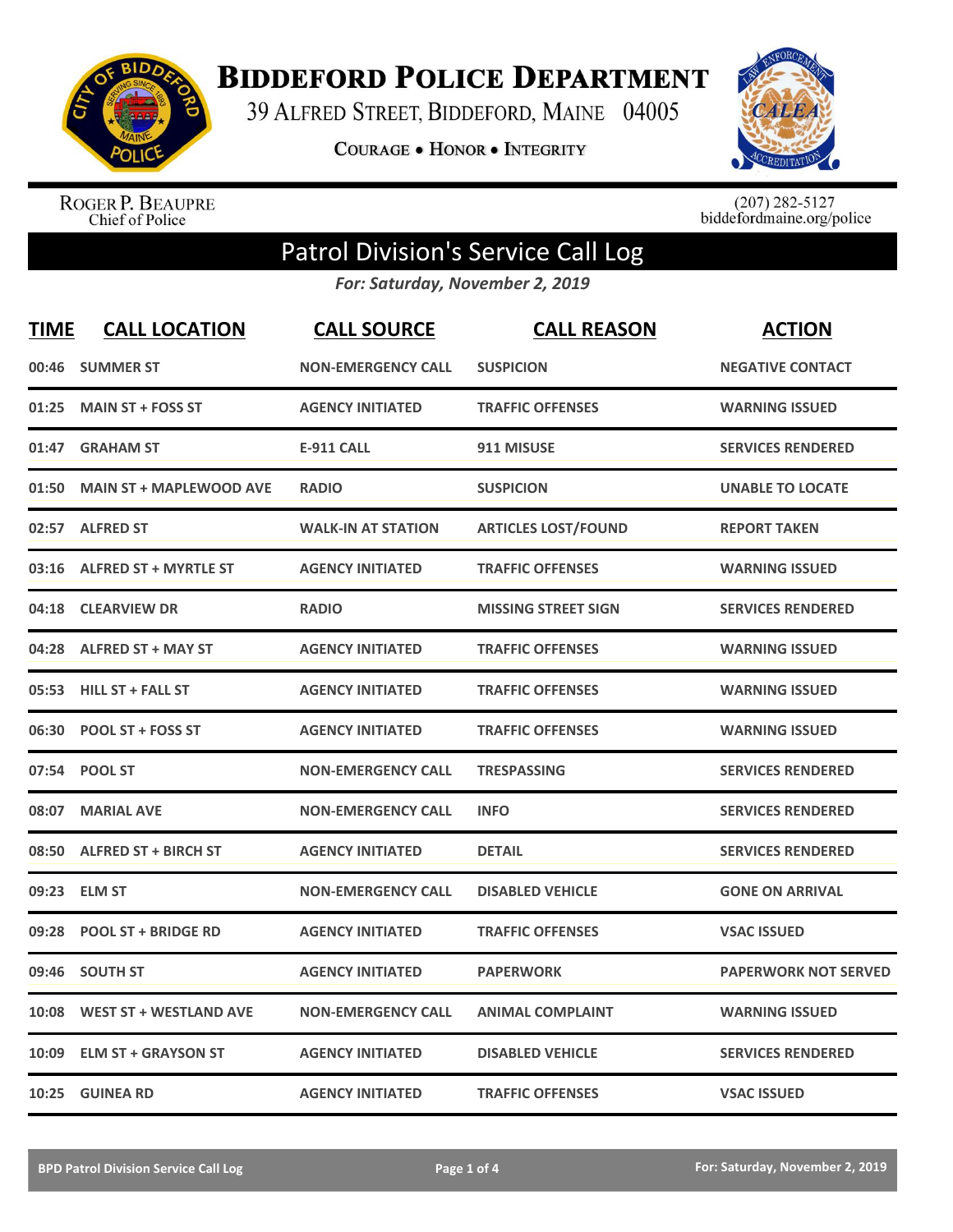| <b>TIME</b> | <b>CALL LOCATION</b>           | <b>CALL SOURCE</b>                                             | <b>CALL REASON</b>                                               | <b>ACTION</b>                |
|-------------|--------------------------------|----------------------------------------------------------------|------------------------------------------------------------------|------------------------------|
| 10:47       | <b>MAIN ST</b>                 | <b>WALK-IN AT STATION</b>                                      | <b>ARTICLES LOST/FOUND</b>                                       | <b>SERVICES RENDERED</b>     |
| 10:53       | <b>GRANITE POINT RD</b>        | <b>AGENCY INITIATED</b>                                        | <b>TRAFFIC OFFENSES</b>                                          | <b>WARNING ISSUED</b>        |
|             | 11:07 POOL ST                  | <b>AGENCY INITIATED</b>                                        | <b>TRESPASSING</b>                                               | <b>SERVICES RENDERED</b>     |
|             | 11:17 GRANITE ST               | <b>NON-EMERGENCY CALL</b>                                      | <b>ANIMAL COMPLAINT</b>                                          | <b>SERVICES RENDERED</b>     |
|             | 11:51 LESTER B ORCUTT BLVD     | <b>AGENCY INITIATED</b>                                        | <b>TRAFFIC OFFENSES</b>                                          | <b>WARNING ISSUED</b>        |
|             | 12:13 VILLAGE LN               | <b>NON-EMERGENCY CALL</b>                                      | <b>JUVENILE OFFENSES</b>                                         | <b>REPORT TAKEN</b>          |
|             | 12:14 EMERY ST + MAIN ST       | <b>NON-EMERGENCY CALL</b>                                      | <b>PARKING COMPLAINT</b>                                         | <b>PARKING TICKET ISSUED</b> |
| 12:28       | <b>POOL ST</b>                 | <b>AGENCY INITIATED</b>                                        | <b>TRAFFIC OFFENSES</b>                                          | <b>VSAC ISSUED</b>           |
| 12:30       | <b>BOULDER WAY</b>             | <b>NON-EMERGENCY CALL</b>                                      | <b>SHOPLIFTING</b>                                               | <b>CITATION ISSUED</b>       |
|             |                                | CHARGE: THEFT BY UNAUTHORIZED TAKING OR TRANSFER - SHOPLIFTING | OFFENDER: MELISSA L KNOWLES  AGE: 43  RESIDENT OF: BIDDEFORD, ME |                              |
| 12:43       | <b>GUINEA RD + INDEBT DR</b>   | <b>WALK-IN AT STATION</b>                                      | <b>ANIMAL COMPLAINT</b>                                          | <b>STATE FORM TAKEN</b>      |
|             | 13:06 ALFRED ST                | <b>NON-EMERGENCY CALL</b>                                      | <b>COURT ORDERED CHECK IN</b>                                    | <b>CALL TRANSFERRED</b>      |
| 13:09       | <b>MASON ST</b>                | <b>AGENCY INITIATED</b>                                        | <b>ANIMAL COMPLAINT</b>                                          | <b>SERVICES RENDERED</b>     |
| 13:14       | <b>BIRCH ST</b>                | <b>AGENCY INITIATED</b>                                        | <b>ANIMAL COMPLAINT</b>                                          | <b>SERVICES RENDERED</b>     |
|             | 13:20 ORCHARD ST + ELM ST      | <b>NON-EMERGENCY CALL</b>                                      | <b>PARKING COMPLAINT</b>                                         | <b>GONE ON ARRIVAL</b>       |
|             | 13:24 ELM ST                   | <b>E-911 CALL</b>                                              | <b>DISTURBANCE / NOISE</b>                                       | <b>WARNING ISSUED</b>        |
|             | 13:37 JACQUELINE DR            | <b>NON-EMERGENCY CALL</b>                                      | <b>ANIMAL COMPLAINT</b>                                          | <b>SERVICES RENDERED</b>     |
|             | 13:38 ALFRED ST                | <b>WALK-IN AT STATION</b>                                      | <b>COURT ORDERED CHECK IN</b>                                    | <b>SERVICES RENDERED</b>     |
|             | 13:39 POOL ST                  | <b>AGENCY INITIATED</b>                                        | <b>TRAFFIC OFFENSES</b>                                          | <b>VSAC ISSUED</b>           |
|             | 13:42 HARDING ST               | <b>NON-EMERGENCY CALL</b>                                      | <b>ANIMAL COMPLAINT</b>                                          | <b>SERVICES RENDERED</b>     |
|             | 13:45 MAIN ST + RAILROAD AVE   | E-911 CALL                                                     | <b>ANIMAL COMPLAINT</b>                                          | <b>GONE ON ARRIVAL</b>       |
|             | 13:51 POOL ST                  | <b>AGENCY INITIATED</b>                                        | <b>TRAFFIC OFFENSES</b>                                          | <b>WARNING ISSUED</b>        |
|             | 13:55 WEST CUTTS ST            | <b>WALK-IN AT STATION</b>                                      | <b>FORGERY</b>                                                   | <b>REPORT TAKEN</b>          |
|             | 13:59 POOL ST                  | <b>AGENCY INITIATED</b>                                        | <b>TRAFFIC OFFENSES</b>                                          | <b>WARNING ISSUED</b>        |
|             | 14:10 GUINEA RD                | <b>AGENCY INITIATED</b>                                        | <b>TRAFFIC OFFENSES</b>                                          | <b>WARNING ISSUED</b>        |
|             | 14:20 CLIFFORD ST + CLEAVES ST | <b>NON-EMERGENCY CALL</b>                                      | <b>ROAD HAZARD</b>                                               | <b>REFERRED OTHER AGENCY</b> |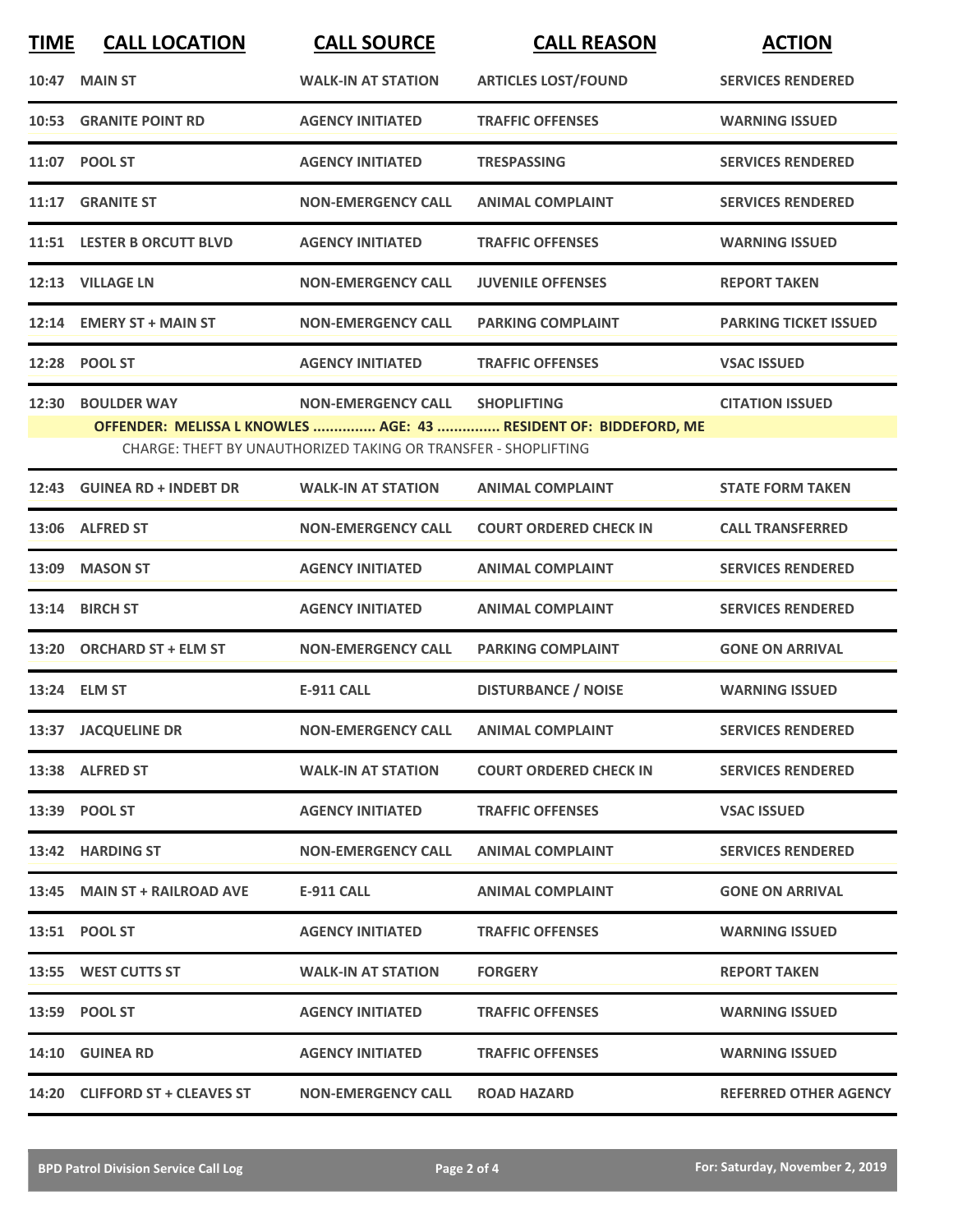| <b>TIME</b> | <b>CALL LOCATION</b>                                                                                                                                                                                                                                                                                                                                       | <b>CALL SOURCE</b>        | <b>CALL REASON</b>                                                                                         | <b>ACTION</b>                |  |
|-------------|------------------------------------------------------------------------------------------------------------------------------------------------------------------------------------------------------------------------------------------------------------------------------------------------------------------------------------------------------------|---------------------------|------------------------------------------------------------------------------------------------------------|------------------------------|--|
|             | 14:36 GRAHAM ST + ALFRED ST                                                                                                                                                                                                                                                                                                                                | <b>AGENCY INITIATED</b>   | <b>TRAFFIC OFFENSES</b>                                                                                    | <b>VSAC ISSUED</b>           |  |
|             | 14:40 POOL ST                                                                                                                                                                                                                                                                                                                                              | <b>AGENCY INITIATED</b>   | <b>TRAFFIC OFFENSES</b>                                                                                    | <b>VSAC ISSUED</b>           |  |
|             | 14:42 ANDREWS RD                                                                                                                                                                                                                                                                                                                                           | <b>E-911 CALL</b>         | 911 MISUSE                                                                                                 | <b>CALL TRANSFERRED</b>      |  |
|             | 14:48 ALFRED ST                                                                                                                                                                                                                                                                                                                                            | <b>E-911 CALL</b>         | <b>ASSAULT</b>                                                                                             | <b>REPORT TAKEN</b>          |  |
|             | 14:52 ELM ST                                                                                                                                                                                                                                                                                                                                               | <b>NON-EMERGENCY CALL</b> | <b>CHECK WELFARE   TRESPASSING</b>                                                                         | <b>FIELD INTERVIEW</b>       |  |
|             | 14:54 ALFRED ST                                                                                                                                                                                                                                                                                                                                            | <b>NON-EMERGENCY CALL</b> | <b>CHECK WELFARE</b>                                                                                       | <b>SERVICES RENDERED</b>     |  |
|             | 14:56 POOL ST                                                                                                                                                                                                                                                                                                                                              | <b>AGENCY INITIATED</b>   | <b>TRAFFIC OFFENSES</b>                                                                                    | <b>WARNING ISSUED</b>        |  |
|             | <b>15:25 HILL ST</b><br><b>AGENCY INITIATED</b><br><b>TRAFFIC OFFENSES</b><br><b>CITATION ISSUED</b><br>OFFENDER: JUVENILE - P  AGE: 16  RESIDENT OF: ARUNDEL, ME<br>CHARGE: POSSESSION OF MARIJUANA UNDER 21 YRS OLD- UP TO 1.25 OZ<br><b>CHARGE: POSSESSION TOBACCO PRODUCTS BY MINOR</b><br>CHARGE: POSSESSION OF DRUG PARAPHERNALIA WITH INTENT TO USE |                           |                                                                                                            |                              |  |
|             | 15:31 ST MARYS ST + HAZEL ST                                                                                                                                                                                                                                                                                                                               | <b>NON-EMERGENCY CALL</b> | <b>ANIMAL COMPLAINT</b>                                                                                    | <b>REFERRED OTHER AGENCY</b> |  |
|             | 15:53 ALFRED ST                                                                                                                                                                                                                                                                                                                                            | <b>NON-EMERGENCY CALL</b> | <b>HARASSMENT</b>                                                                                          | <b>NO ACTION REQUIRED</b>    |  |
| 16:17       | <b>MEDICAL CENTER DR</b>                                                                                                                                                                                                                                                                                                                                   | <b>AGENCY INITIATED</b>   | <b>PAPERWORK</b>                                                                                           | <b>PAPERWORK SERVED</b>      |  |
|             | <b>16:28 BOULDER WAY</b>                                                                                                                                                                                                                                                                                                                                   | <b>NON-EMERGENCY CALL</b> | <b>THEFT</b>                                                                                               | <b>REPORT TAKEN</b>          |  |
|             | 16:52 CLEAVES ST                                                                                                                                                                                                                                                                                                                                           | <b>NON-EMERGENCY CALL</b> | <b>CHECK WELFARE</b>                                                                                       | <b>SERVICES RENDERED</b>     |  |
|             | 17:00 SACO FALLS WAY<br><b>CHARGE: VIOLATING CONDITION OF RELEASE</b>                                                                                                                                                                                                                                                                                      |                           | WALK-IN AT STATION VIOL OF BAIL CONDITIONS<br>OFFENDER: JOSHUA LESTAGE  AGE: 25  RESIDENT OF: LIMERICK, ME | <b>ARREST(S) MADE</b>        |  |
| 17:00       | <b>MEDICAL CENTER DR</b><br><b>CHARGE: WARRANT ARREST</b>                                                                                                                                                                                                                                                                                                  | <b>AGENCY INITIATED</b>   | <b>WARRANT ARREST</b><br>OFFENDER: BRIAN DANIEL CLINE  AGE: 44  RESIDENT OF: BRIGHTON, MA                  | <b>ARREST(S) MADE</b>        |  |
|             | 17:11 HIGH ST                                                                                                                                                                                                                                                                                                                                              | <b>NON-EMERGENCY CALL</b> | <b>CIVIL COMPLAINT</b>                                                                                     | <b>CIVIL COMPLAINT</b>       |  |
|             | 19:42 ALFRED ST                                                                                                                                                                                                                                                                                                                                            | <b>AGENCY INITIATED</b>   | <b>TRAFFIC OFFENSES</b>                                                                                    | <b>WARNING ISSUED</b>        |  |
|             | 19:49 ROUND HILL ST + MAY ST                                                                                                                                                                                                                                                                                                                               | <b>AGENCY INITIATED</b>   | <b>TRAFFIC OFFENSES</b>                                                                                    | <b>WARNING ISSUED</b>        |  |
|             | <b>20:02 MAIN ST</b>                                                                                                                                                                                                                                                                                                                                       | <b>NON-EMERGENCY CALL</b> | <b>SUSPICION</b>                                                                                           | <b>NO ACTION REQUIRED</b>    |  |
|             | 20:05 SOUTH ST + MCKENNEY DR                                                                                                                                                                                                                                                                                                                               | <b>AGENCY INITIATED</b>   | <b>TRAFFIC OFFENSES</b>                                                                                    | <b>WARNING ISSUED</b>        |  |
|             | 20:11 ELM ST                                                                                                                                                                                                                                                                                                                                               | <b>AGENCY INITIATED</b>   | <b>TRAFFIC OFFENSES</b>                                                                                    | <b>WARNING ISSUED</b>        |  |